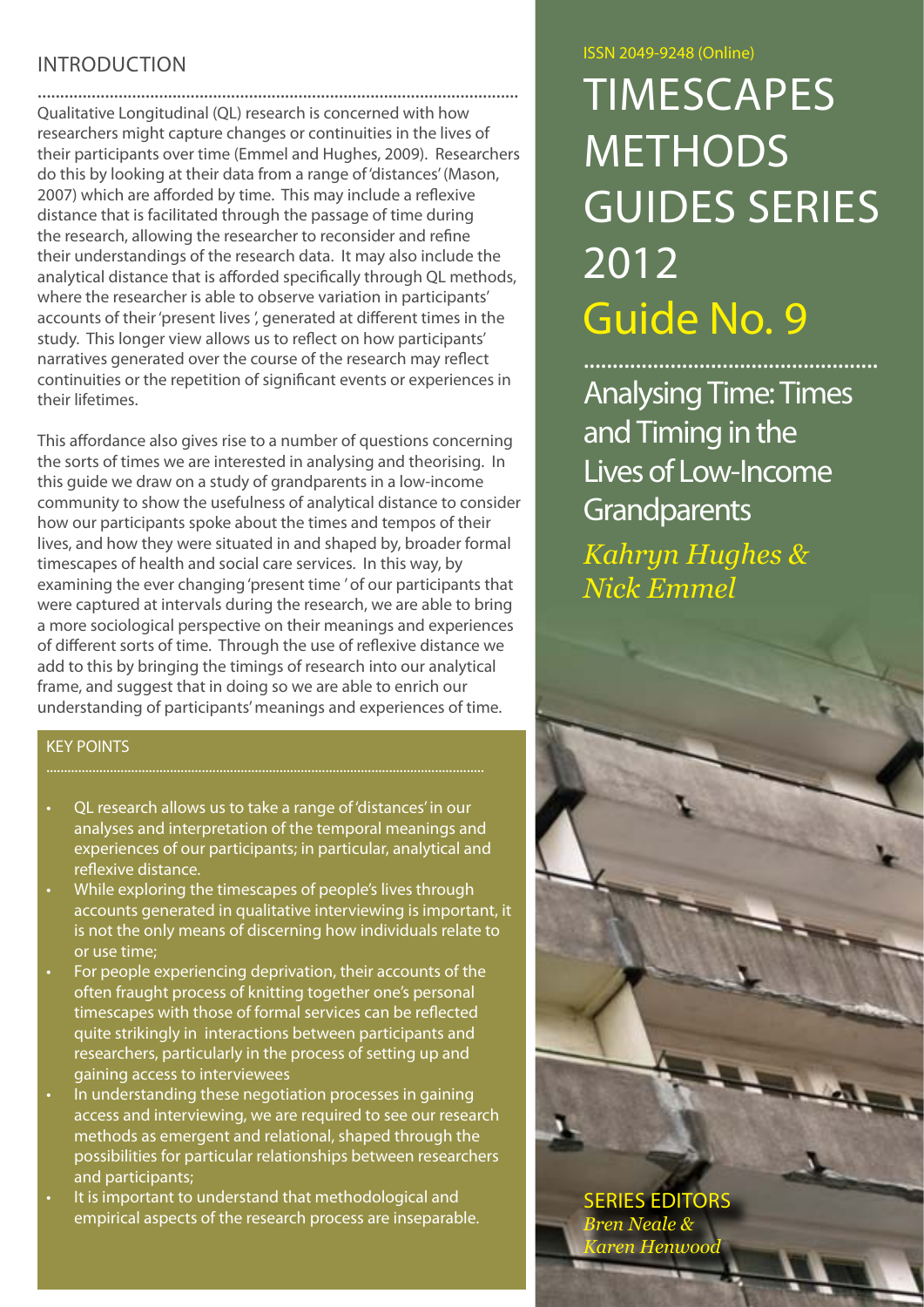# **BACKGROUND**

Our QL study (1999 and ongoing) is conducted in a geographically bounded low-income social housing estate where there are high rates of young motherhood and closely spaced generations are a common experience. Our focus is the poorest and most vulnerable families living on the estate (Emmel and Hughes, 2010). Our QL research investigates and interprets their accounts of the texture of poverty in various aspects of their lives growing up, relationships with service providers and others on the estate, access to health services, and their relationship to wider social, economic, and political events and processes. Our latest research project (2008 and ongoing), Intergenerational Exchange, is an investigation of how grandparents experiencing poverty care for and support their grandchildren over time. Specifically, how the grandparents in the study talk about their experience of grand parenting, and how these change and stay the same relative to dynamic contextual processes, like changes in policy or family relationships for instance, are the focus of our enquiry.

.............................................................................................................

Our participants' accounts describe considerable difficulties accessing essential services. They feel powerless in effecting even modest change in their lives, experience constrained choice, and have enormous difficulties building trustful relationships with service providers. In our research (Emmel, Hughes & Greenhalgh 2003; Emmel, *et al*, 2007; Emmel & Hughes 2010) we observe that these poorest families experience high rates of formal and informal service intervention and provision. Such service provision, where it is comprehensive and addresses the expressed needs of our participants, is crucial in their daily struggle to make ends meet. However, where the efforts of service providers are compromised by organisational demands, this frequently exacerbates the participants' vulnerability (Hughes *et al,* 2009).



# RESEARCH DESIGN AND PRACTICE

The analytic distance afforded through QL research enables us to reflect on how participants' narratives generated over the course of our research may reflect continuities or the repetition of significant events or experiences over time. We are able to situate these accounts alongside representations of policy context as described by service providers. The focus of our enquiry is understanding the dynamic and contingent nature of our grandparents' experiences in this broader context.

#### **Times in their Lives**

In Intergenerational Exchange, we broadly found that the types of care the grandparents in our sample provide for their grandchildren can be placed on a continuum. The continuum ranges from 'supplemental' care, where grandparents intervene and support the care of grandchildren whilst they remain resident with their own parents, to 'parental' care, where grandchildren reside full-time with their grandparents. While supplemental care required a high degree of involvement in the lives of adult children and grandchildren, the grandparent was nevertheless able to maintain a degree of independence from their needs. However, where grandparents assumed parental care of grandchildren, they described how they were intimately involved in reshaping the lives of their grandchildren and, in particular, re-integrating them into particular timescapes (Adam, 1998).

On gaining parental responsibility, grandparents described how they were involved in 'rescue and repair', where the grandparent rescues the child from a difficult situation, and repairs the damage that has been done. Such repair often involves re-feeding their grandchildren, re-clothing them, and re-integrating them into waking and sleeping routines. The 'repair' is not only to meet the needs of the child within the family. All these activities are essential for the re-integration of their grandchildren into clock-based, or institutional times, such as school times. In this way, grandparents feel they are safe-guarding their children from future 'damage' or vulnerability. This re-integration is additionally important where there are high levels of formal service involvement, such as with health and social care workers. Grandparents describe how they have to organise their daily lives, and the lives of their grandchildren, so that their 'timescapes' are able to intersect with those of the service providers. These activities of re-feeding, re-clothing, and re-integrating into bedtimes are seemingly very simple, but in the accounts of our participants are infused with significance for their 'future orientations' on behalf of their grandchildren. For example, grandparents worried that if their grandchildren were unable to mesh with institutional times (e.g., go to school, attend social work appointments) this was likely to incur punitive formal service intervention ('the social' might take the children away). Knitting together these different timescapes often proves a struggle for some grandparents, Successful re-integration of their



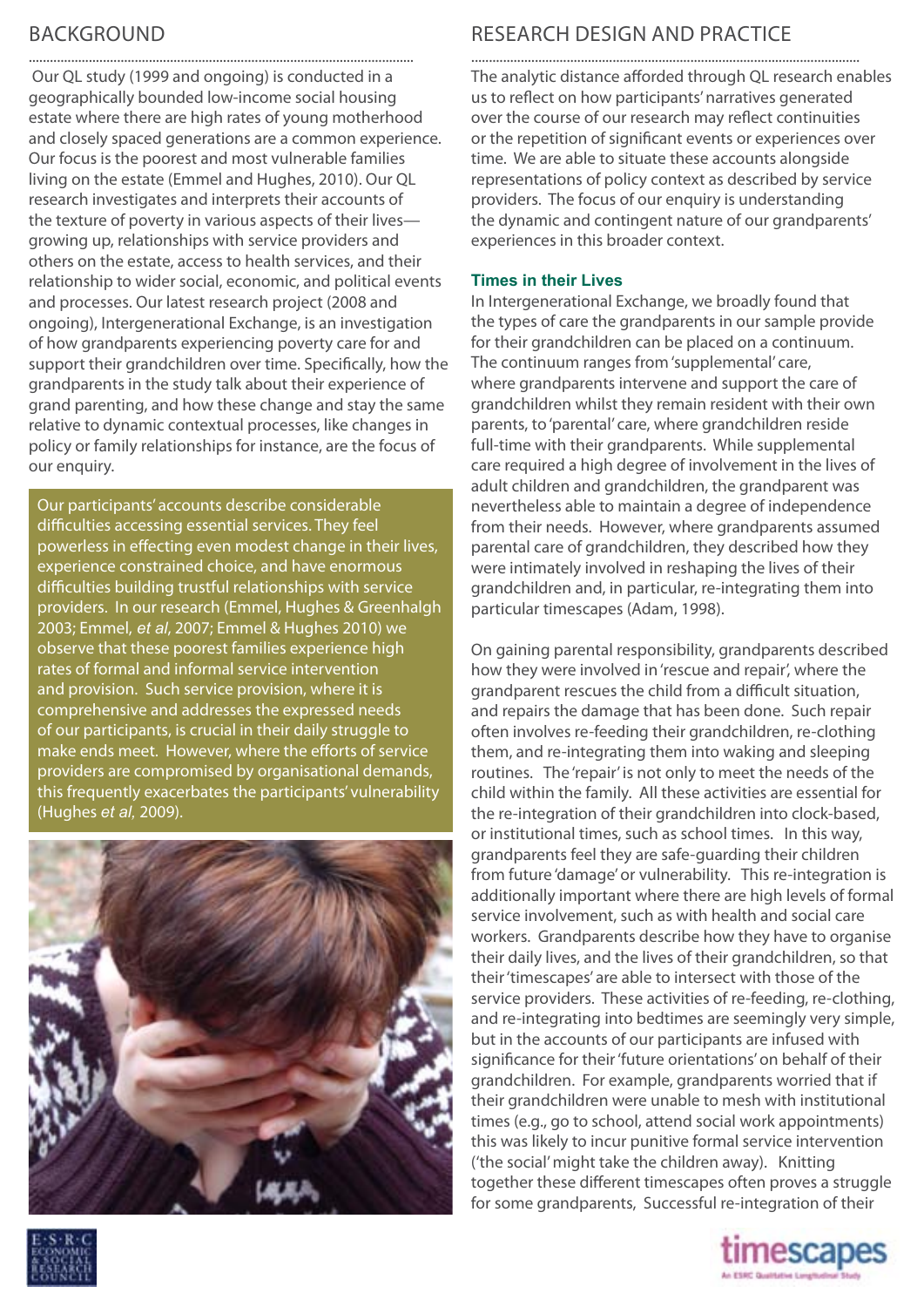grandchildren into these institutional times, however, allows for more positive future orientations; if, for example, they ensure their grandchild/ren get a good education, they will get a good job, and so improve their life chances. Thus, the grandparents' efforts on behalf of their grandchildren in the present will hopefully sustain the 'repair' in the grandchild's future.

In this way, our analyses of times in QL accounts of grandparenting and poverty allows us to analytically penetrate some of the complexity of caring for grandchildren in circumstances of poverty where there is greater dependency on successful integration with formal services.

#### **Timing in the Research**

In previous research we identified that people experiencing poverty were best accessed through gatekeepers, most notably comprehensive service providers (e.g, health visitors) who developed relationships of trust with participants, through addressing their expressed needs even if these fell outside their service remit (Emmel *et al*, 2007). Access through these gatekeepers conferred a (limited) degree of trust on the researchers; we had been vouched for and were unlikely to lead to punitive outcomes (as often happens with 'officialdom'). Developing relationships with participants, and entering their relational networks emerged as part of an access process (rather than an event or research stage) which inevitably required ongoing negotiation and time.

In Intergenerational Exchange, we brought these insights into a longitudinal investigation of participants' future orientations, analysing how far ahead participants were able to plan for and arrange an interview. For our participants it was difficult to arrange something more than a week ahead, because they felt their lives were so open to disruption.

Through telephone conversations with participants, and gatekeepers, we tracked failed interviews (where the participant wasn't there), and recorded incidents when the participant's situation on the day of interview was too difficult to allow an interview to take place. Through these analyses we concluded that, the more vulnerable (and less resourced) a participant was, the more chaotic their life was likely to be; for example, events such as a TV licence bill might be financially devastating and prove to be a 'tipping point' into chaos. Even maintaining contact through telephones is difficult as phone numbers change constantly as participants' financial ability to afford payments fluctuates, and our participants do not answer letters. The only way to re-connect with participants is to call round to their house, or enquire about them through informal service providers (mainly third sector organisations). Ethical consideration is necessary around how often visits can be made, because they can be intrusive and might increase participants'stress. Finally, except for one of our participants

who had deliberately moved away from her family, interviews throughout Intergenerational Exchange were always interrupted by a telephone call or text from a close family member, or a family member calling in.

Through these constant communications, and disruptions to interviews and informal chats with the fieldworker, we were able to observe close and frequent interactions and involvement across these families that participants went on to describe in interview.

In summary, our reflexive analyses highlighted how our methods of access and interviewing were emergent, situated and negotiated, and required an understanding of the complex timescapes of our participants' lives. The empirical insights we gained in consequence, allowed us to theorise how their timescapes meshed, or were discordant, with other more distant timescapes such as those of formal service provision, and how these impacted on participants' lived experience.